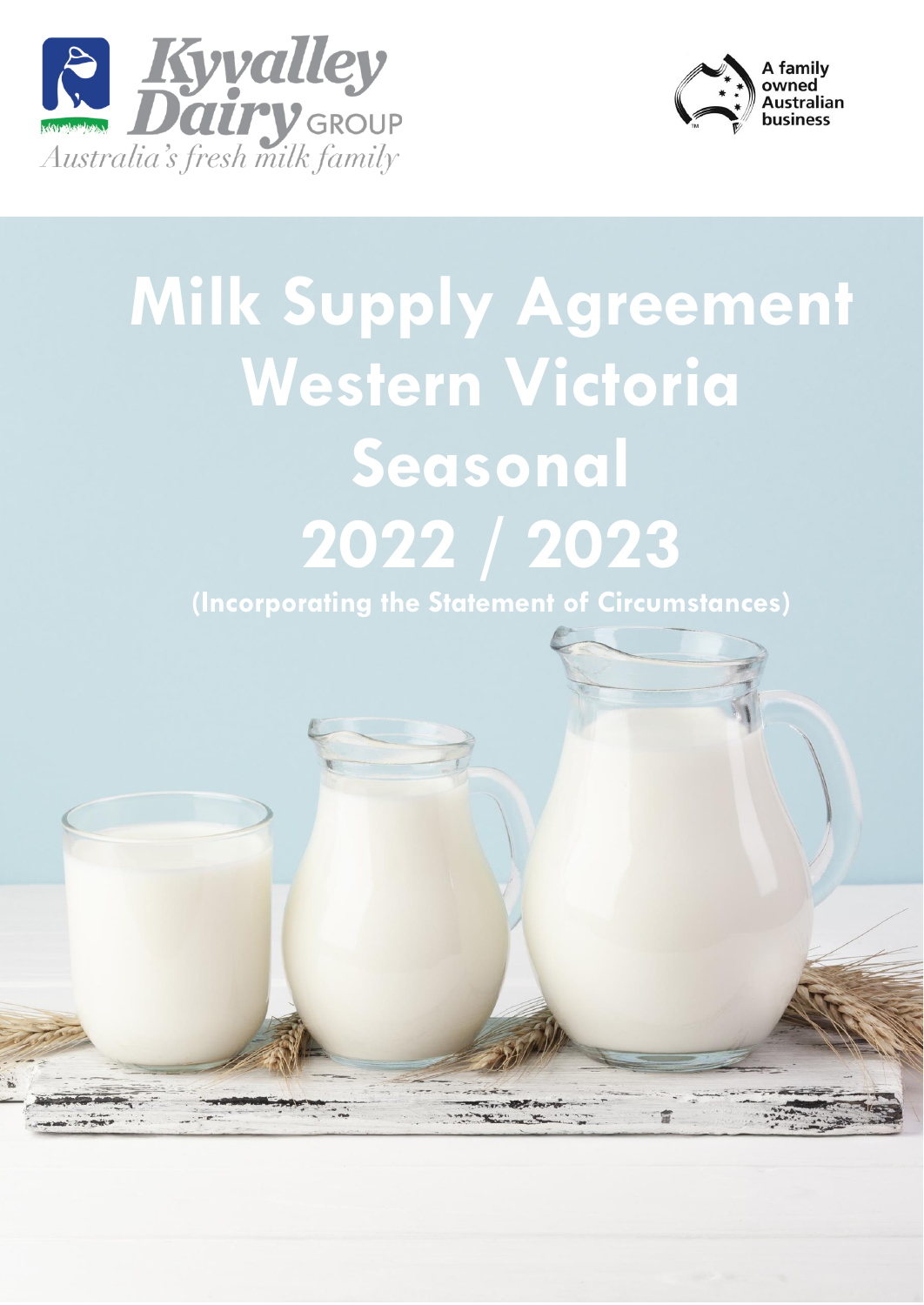



# Table of Contents

| <b>Statement of Circumstances</b>                    | 3              |
|------------------------------------------------------|----------------|
| Milk Supply Agreement                                | 4              |
| 1. Exclusivity                                       | 5              |
| 2. Term                                              | 5              |
| 3. Minimum Pricing (including Minimum Pricing Table) | 5              |
| 4. Statutory Levies                                  | $\overline{7}$ |
| Milk Payment Basis<br>5.                             | 7              |
| 6. Payment                                           | 7              |
| 7. Quality and Raw Milk Standards                    | 8              |
| 8. Milk Fat and Protein Standards (Components)       | 8              |
| 9. Quality Standards                                 | 9              |
| 10. Milk Collection and Title                        | 9              |
| 11. Levies and Charges                               | 10             |
| 12. GST                                              | 10             |
| 13. Milk Quantity and Quality Reports                | 10             |
| 14. Sour or Tainted Milk                             | 10             |
| 15. Milk Collection                                  | 10             |
| 16. Milk Collection Access                           | 11             |
| 17. Exceptional Circumstances                        | 11             |
| 18. Reviews                                          | 11             |
| 19. Farm Dairy Licence                               | 11             |
| 20. Advertisement                                    | 11             |
| 21. Termination                                      | 11             |
| 22. Effect of Termination                            | 12             |
| 23. Dispute Resolution Procedure                     | 12             |
| 24. Confidentiality                                  | 13             |
| 25. Warranties                                       | 14             |
| 26. Indemnity                                        | 14             |
| 27. Insurance                                        | 14             |
| 28. Force Majeure                                    | 14             |
| 29. Relationship between the Parties                 | 15             |
| 30. Notices                                          | 15             |
| 31. General                                          | 16             |
| 32. Counterparts and execution                       | 17             |
| 33. Records                                          | 18             |
| 34. Governing Law                                    | 18             |
| 35. Special Conditions                               | 18             |
| 36. Further Provisions                               | 18             |
| <b>Executions</b>                                    | 19             |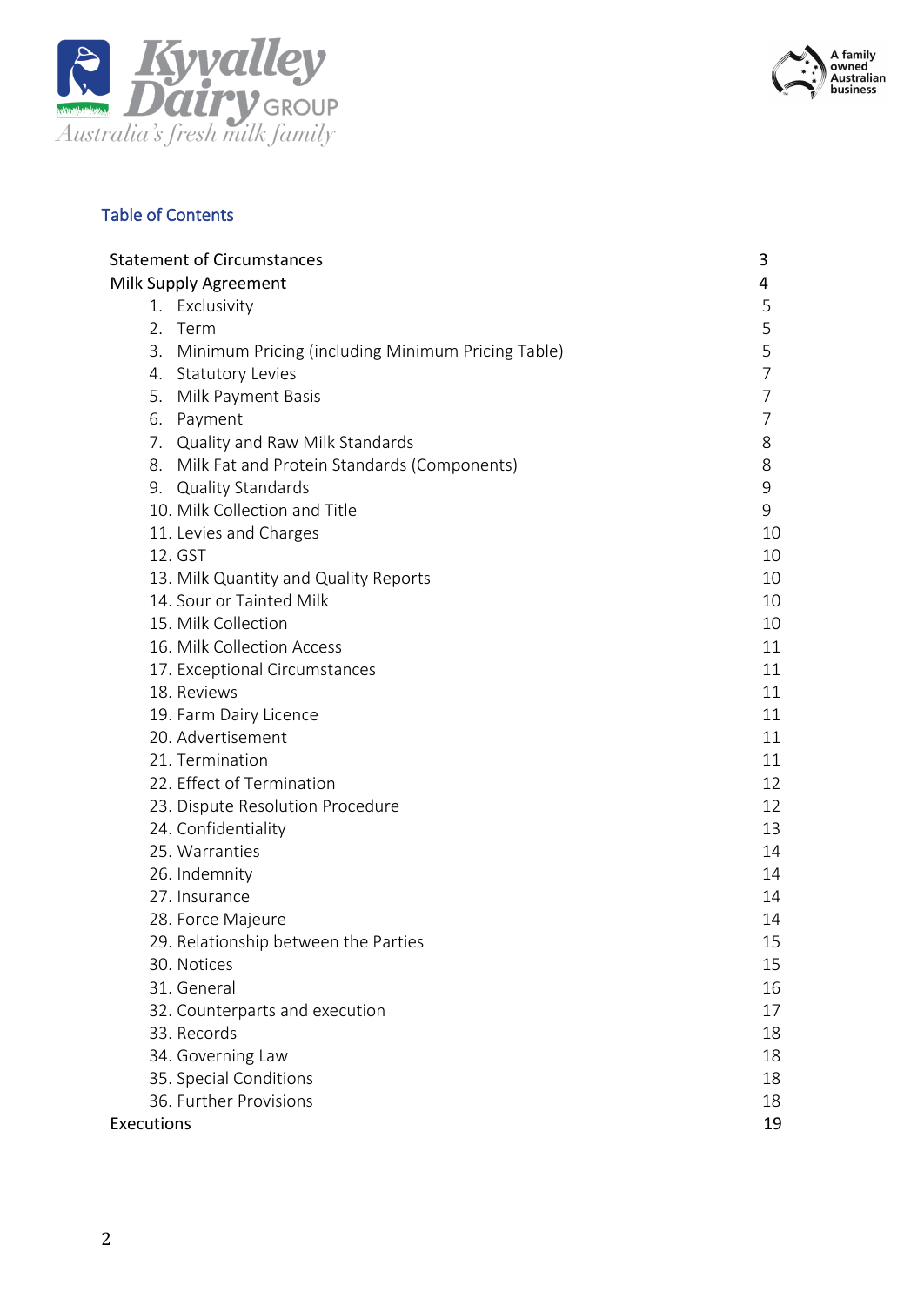



## **STATEMENT OF CIRCUMSTANCES**

Kyvalley Dairy Group proudly supplies fresh dairy products to customers all over Australia and into Asia. We are an Australian owned family business, and our suppliers, existing and new, are part of our family. We recently acquired a second processing facility and require additional milk supply for our Geelong facility.

We are pleased to offer a competitive milk price for the year commencing 1st July 2022 to 30 June 2023. Details of our milk price model and terms are set out in the Kyvalley Milk Supply Agreement and Supplier Handbook attached.

In respect to our desired volumes for the 2022/23 supply year, we are looking to recruit conventional milk in the Western Victorian region to support our business growth. Preference will be given to existing suppliers, and those potential new suppliers located within our target region with good quality milk.

Kyvalley Dairy Group may, at any time, decline to enter into any new milk supply agreements once we have secured sufficient milk supply to service our customers.

We value our relationships with our suppliers and are committed to helping them achieve the maximum benefits from our payment model by providing support on quality issues. We have a very experienced team of dairy professionals available to assist. If you are interested in supplying us for the coming season, we would love to talk to you. For all enquiries regarding milk supply contact Mike Leijen, General Manager of Milk Supply on 0447785821 or [mike.leijen@kyvalleydairy.com.au.](mailto:mike.leijen@kyvalleydairy.com.au) This includes;

- For existing suppliers any queries, concerns or complaints regarding milk supply or milk payments
- For new supply any enquiries relating to supply including income estimates

 $M\!\!\rightarrow\!\!\!\mathscr{L}$ 

Michelle Sonnenschein CEO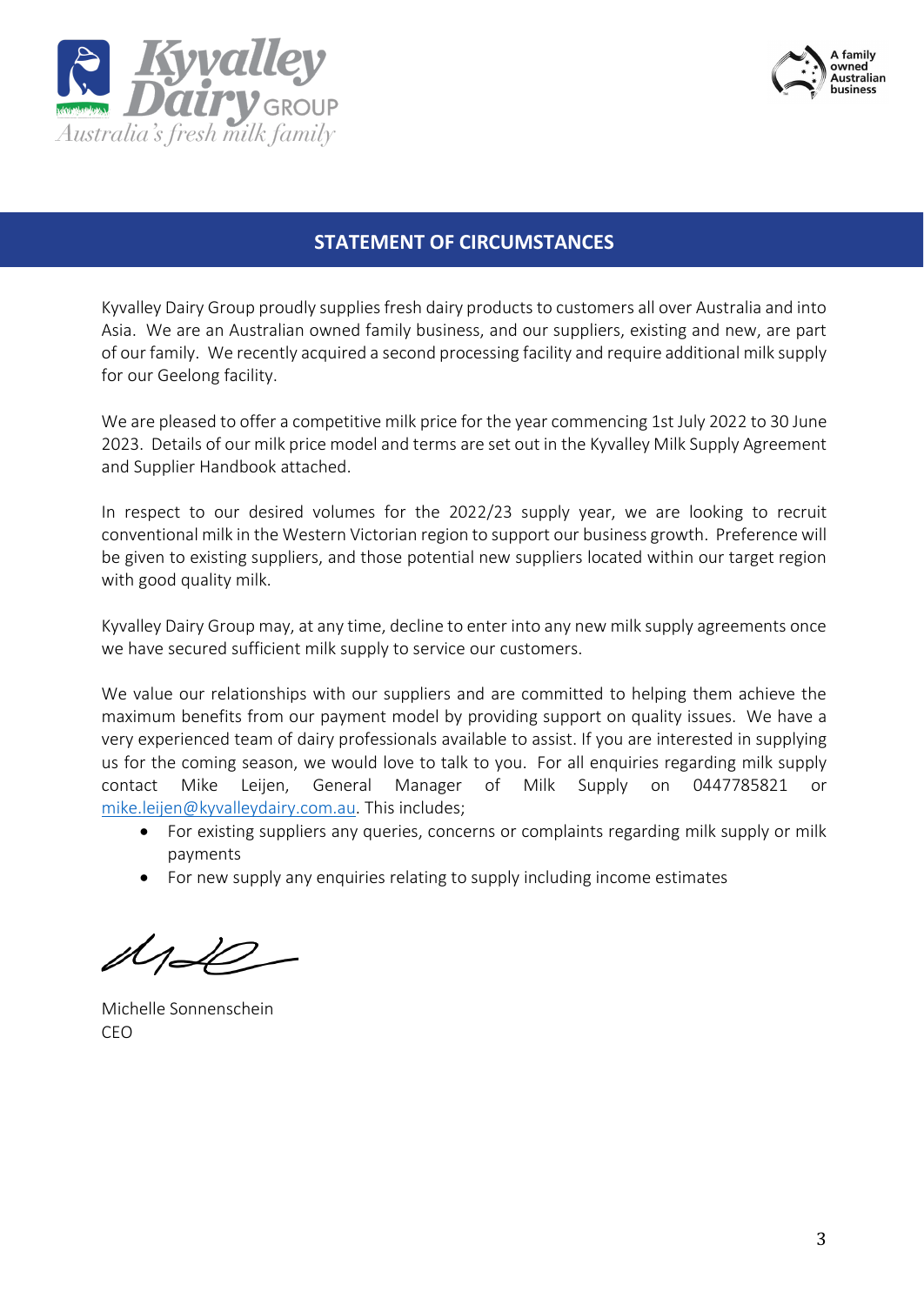



# Milk Supply Agreement

| Kyvalley Dairy Group Pty Ltd of 7 Slattery Road, Kyabram in the state of Victoria 3620<br>and |  |
|-----------------------------------------------------------------------------------------------|--|
|                                                                                               |  |
|                                                                                               |  |
| (Supplier)                                                                                    |  |
|                                                                                               |  |
|                                                                                               |  |
|                                                                                               |  |

We welcome you as a milk supplier to the Kyvalley Dairy Group Pty Ltd.

#### Recitals

This Milk Supply Agreement (MSA) consists of this document along with the Kyvalley Milk Supplier Handbook Annexure attached.

#### Definitions and Interpretation

The definitions and interpretations applying to this MSA are to be found in the Annexure attached.

#### Operative Part

#### MSA Nomination:

As provided for under the mandatory Competition and Consumer (Industry Codes—Dairy) Regulations 2019 (Cth) Dairy Industry Code (the Code), this MSA is a:

- 1. a non-exclusive supply agreement for the supply of Milk to Kyvalley Dairy Group,  $\Box$  or
- 2. an exclusive supply agreement for the supply of Milk to Kyvalley Dairy Group,  $\Box$

*(Supplier to nominate and tick the box whichever is applicable)*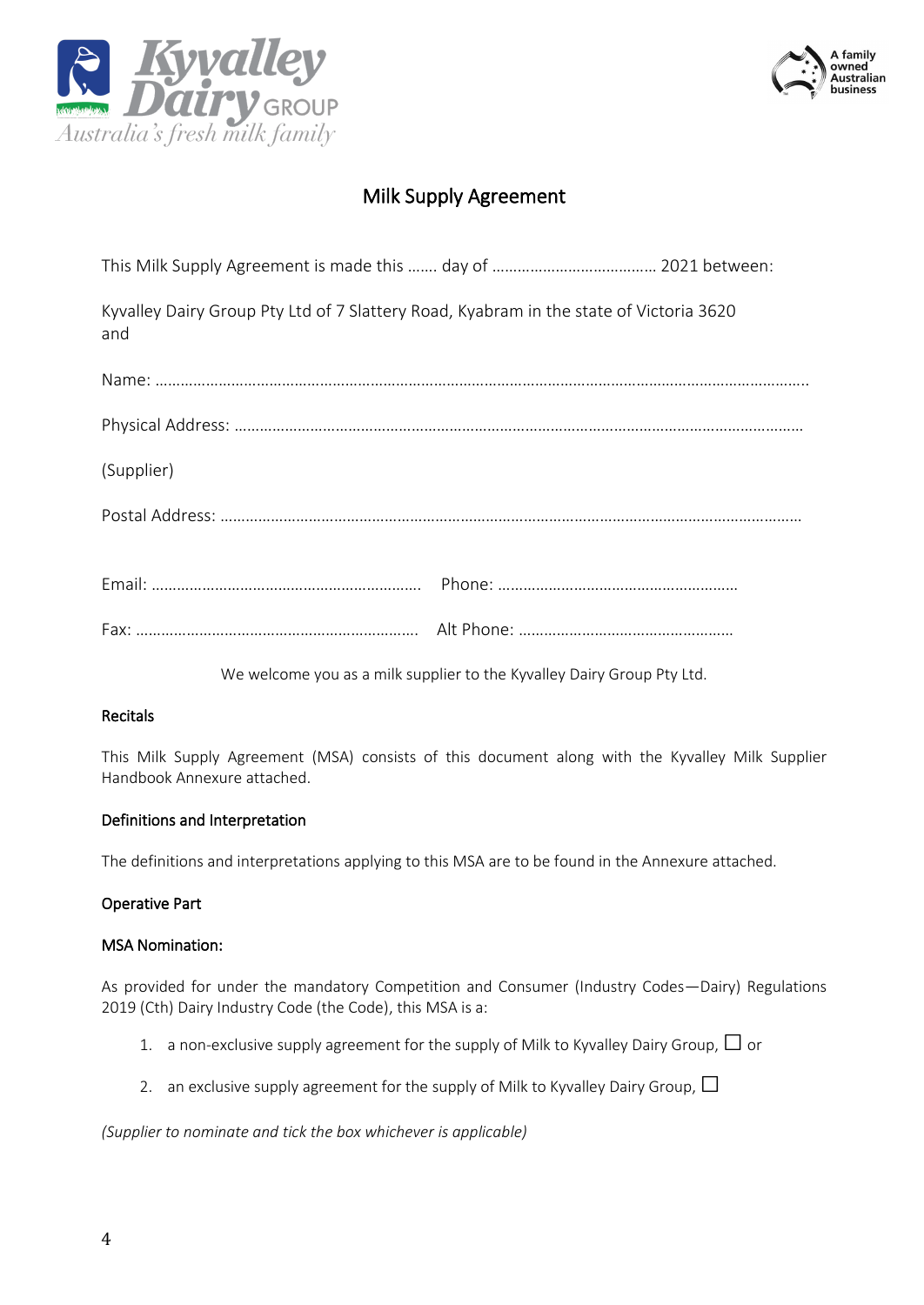



The Supplier may immediately terminate this Agreement without incurring any liability to Kyvalley Dairy Group by providing written notice to Kyvalley Dairy Group within 14 days from the day this MSA is entered into (Cooling Off Period). This provision does not allow the Supplier to terminate this MSA in response to any variation of this MSA.

Subject to the Cooling Off Period, for the Term of this MSA, the Supplier agrees to supply Milk to Kyvalley Dairy Group and Kyvalley Dairy Group agrees to purchase Milk from the Supplier on the terms and conditions contained herein.

The Good Faith obligation (as defined) in the Code apply to this MSA. Kyvalley Dairy Group and the Supplier agree to act at all times in Good Faith in respect to their dealings under this MSA and hereby acknowledge that this is a requirement of the Code.

### 1. Exclusivity

This MSA may be non-exclusive or exclusive depending upon the nomination of the Supplier above. The differential pricing between the exclusive and non-exclusive supply arrangements nominated by the Supplier above are set out in the Kyvalley Dairy Group Minimum Milk Price schedule provided in clause 3 below.

If the Supplier nomination above deems that this MSA is to be an exclusive supply agreement, then as provided for under the Code:

- a. there will be no maximum amount of Milk that the Supplier must supply to the Kyvalley Dairy Group under this MSA; and
- b. no Tier Pricing shall apply.

#### 2. Term

This MSA is applicable for the 12 months, season commencing 1 July 2022 and ending 30 June 2023.

This MSA begins on the signing date and remain in force for the period of the contract. This MSA automatically terminates at the end of the Term unless terminated earlier as provided herein.

#### 3. Minimum Pricing

The price to be paid to the Supplier for milk supplied to Kyvalley Dairy Group will be as provided for in line with Kyvalley Dairy Group's milk pricing and payment policies as amended from time-to-time, and may include step-ups, back-pays, price increases, bonuses, or otherwise, and, save that it will not be less than the Minimum Milk Price described herein, those amounts and terms shall otherwise be at Kyvalley Dairy Group's sole discretion.

Kyvalley Dairy Group's milk pricing is applicable for the 12-months for the period of this contract.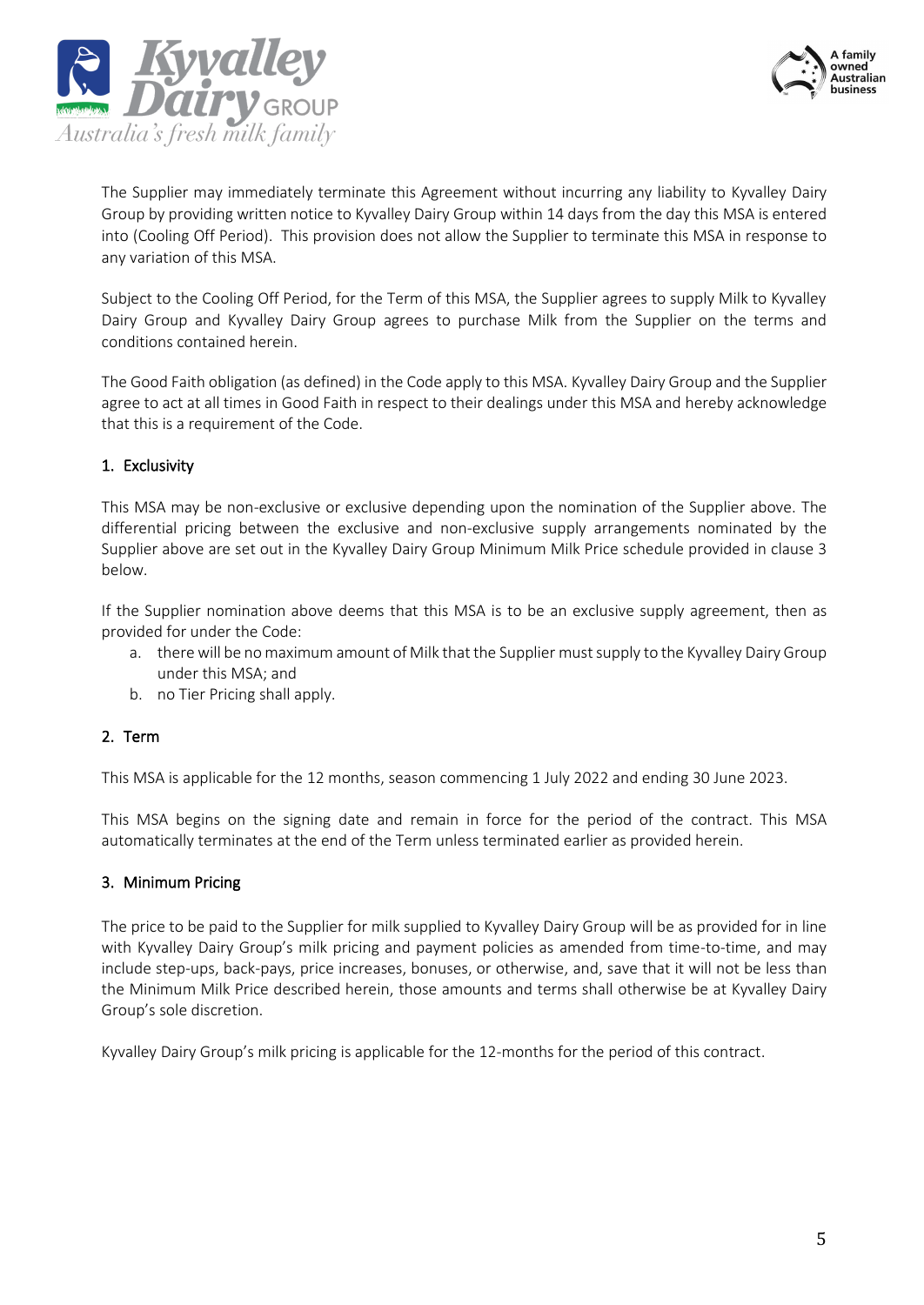



## Kyvalley Dairy Group Minimum Milk Price for the 2022-2023 Supply Year – Western Victoria (refer to Schedule 1 for eligible locations)

| <b>KYVALLEY DAIRY GROUP</b><br><b>MINIMUM PRICING TABLE</b> | <b>West Vic</b><br>exclusive |                      | <b>West Vic Non-</b><br>exclusive |                      |
|-------------------------------------------------------------|------------------------------|----------------------|-----------------------------------|----------------------|
| <b>West Vic</b>                                             |                              |                      |                                   |                      |
| <b>BASE MILK PRICE:</b>                                     | \$ per KG Butter<br>Fat      | \$ per kg<br>Protein | \$ per KG Butter<br>Fat           | \$ per kg<br>Protein |
| July                                                        | \$8.57                       | \$8.57               | \$8.20                            | \$8.20               |
| August                                                      | \$8.57                       | \$8.57               | \$8.20                            | \$8.20               |
| September                                                   | \$8.57                       | \$8.57               | \$8.20                            | \$8.20               |
| October                                                     | \$8.57                       | \$8.57               | \$8.20                            | \$8.20               |
| November                                                    | \$8.57                       | \$8.57               | \$8.20                            | \$8.20               |
| December                                                    | \$8.57                       | \$8.57               | \$8.20                            | \$8.20               |
| January                                                     | \$8.57                       | \$8.57               | \$8.20                            | \$8.20               |
| February                                                    | \$8.57                       | \$8.57               | \$8.20                            | \$8.20               |
| March                                                       | \$8.57                       | \$8.57               | \$8.20                            | \$8.20               |
| April                                                       | \$8.57                       | \$8.57               | \$8.20                            | \$8.20               |
| May                                                         | \$8.57                       | \$8.57               | \$8.20                            | \$8.20               |
| June                                                        | \$8.57                       | \$8.57               | \$8.20                            | \$8.20               |
|                                                             |                              |                      |                                   |                      |
| Bonuses are based on monthly                                | \$ per KG Butter             | \$ per kg            | \$ per KG Butter                  | \$ per kg            |
| weighted average                                            | Fat                          | Protein              | Fat                               | Protein              |
| Thermoduric <500                                            | \$0.10                       | \$0.10               |                                   |                      |
| BMCC <250,000                                               | \$0.05                       | \$0.05               |                                   |                      |
| BMCC <150,000                                               | \$0.13                       | \$0.13               |                                   |                      |
| Penalties are Based on monthly<br>weighted averages         | \$ per KG Butter<br>Fat      | \$ per kg<br>Protein | \$ per KG Butter<br>Fat           | \$ per kg<br>Protein |
| Poor Thermoduric - between<br>1,500 and 3,000 cfu/ml        | \$0.10                       | \$0.10               | \$0.10                            | \$0.10               |
| Bad Thermoduric - greater than<br>3,000 cfu/ml              | \$0.30                       | \$0.30               | \$0.30                            | \$0.30               |
| BMCC >400,000                                               | \$0.30                       | \$0.30               | \$0.30                            | \$0.30               |
| Poor Bactoscan >250,000                                     | \$0.10                       | \$0.10               | \$0.10                            | \$0.10               |
| <b>DEDUCTIONS:</b>                                          |                              |                      |                                   |                      |
| Dairy Australia and Dairy Food                              |                              |                      |                                   |                      |
| Safety Victoria Levies                                      |                              |                      |                                   |                      |

For full description and worked examples of each of the components of the Kyvalley milk payment model please refer to the Kyvalley Dairy Group Supplier Handbook.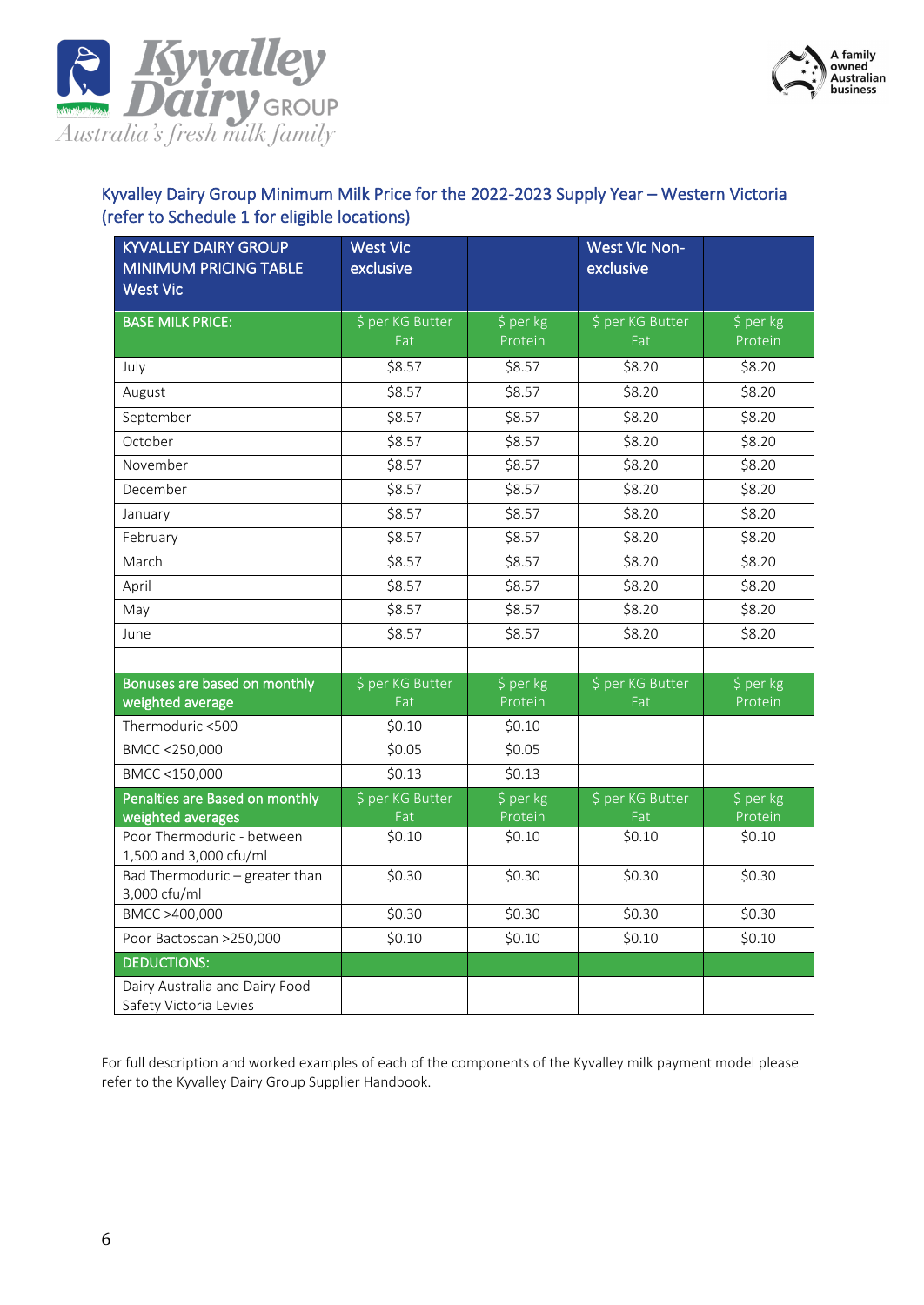



#### 3.1 General re Minimum Milk Price Policy

- 3.1.1 The amount you receive for your milk from the Minimum Milk Price will vary as per the pricing table in this agreement. Please refer to the Kyvalley Supplier Handbook for further explanation and worked examples.
- 3.1.2 Kyvalley Dairy Group will provide an income estimate to all suppliers prior to the start of the payment year or prior to the commencement of supply. Further income estimates will be provided to suppliers upon request.
- 3.1.4 Milk Pricing is made up of a Base Milk price \$kg/ms plus adjustments up and down for quality.

#### 3.3 Volume Accuracy

- 3.3.1 Suppliers will be required to forecast a monthly milk supply at the beginning and the mid point of each 12-month period (Season). For each 12-month period the supplier is required to provide a forecast of monthly supply volumes for the July to June supply period. The forecast volume will be used to plan milk destination.
	- a. In December of each year each supplier has the option to modify this forecast for the back half period January – June and this revised forecast will be used to forecast volumes into the factory.

#### 4. Statutory Levies

Dairy Australia and Dairy Food Safety Victoria or NSW Food Authority – Dairy levies shall be deducted from the Minimum Milk Price described in clause 3 and forwarded to the relevant authorities.

#### 5. Milk Payment Basis

Kyvalley Dairy Group's Minimum Milk Price is based on a farm gate price and is GST exclusive (i.e.: GST is added to the price if applicable).

#### 6. Payment

- 6.1 All Milk collected by Kyvalley Dairy Group will be paid for by electronic transfer into an account nominated by the Supplier each month throughout the Supply Year.
- 6.2 Kyvalley Dairy Group will issue the Supplier with a Recipient Created Tax Invoice (RCTI) for the milk purchased during the period and pay the supplier the amount of the RCTI on the  $15<sup>th</sup>$  of the month following each period, or where the  $15<sup>th</sup>$  of the month is a public holiday or weekend milk payments with be made on the last business day prior to the  $15<sup>th</sup>$  of the month.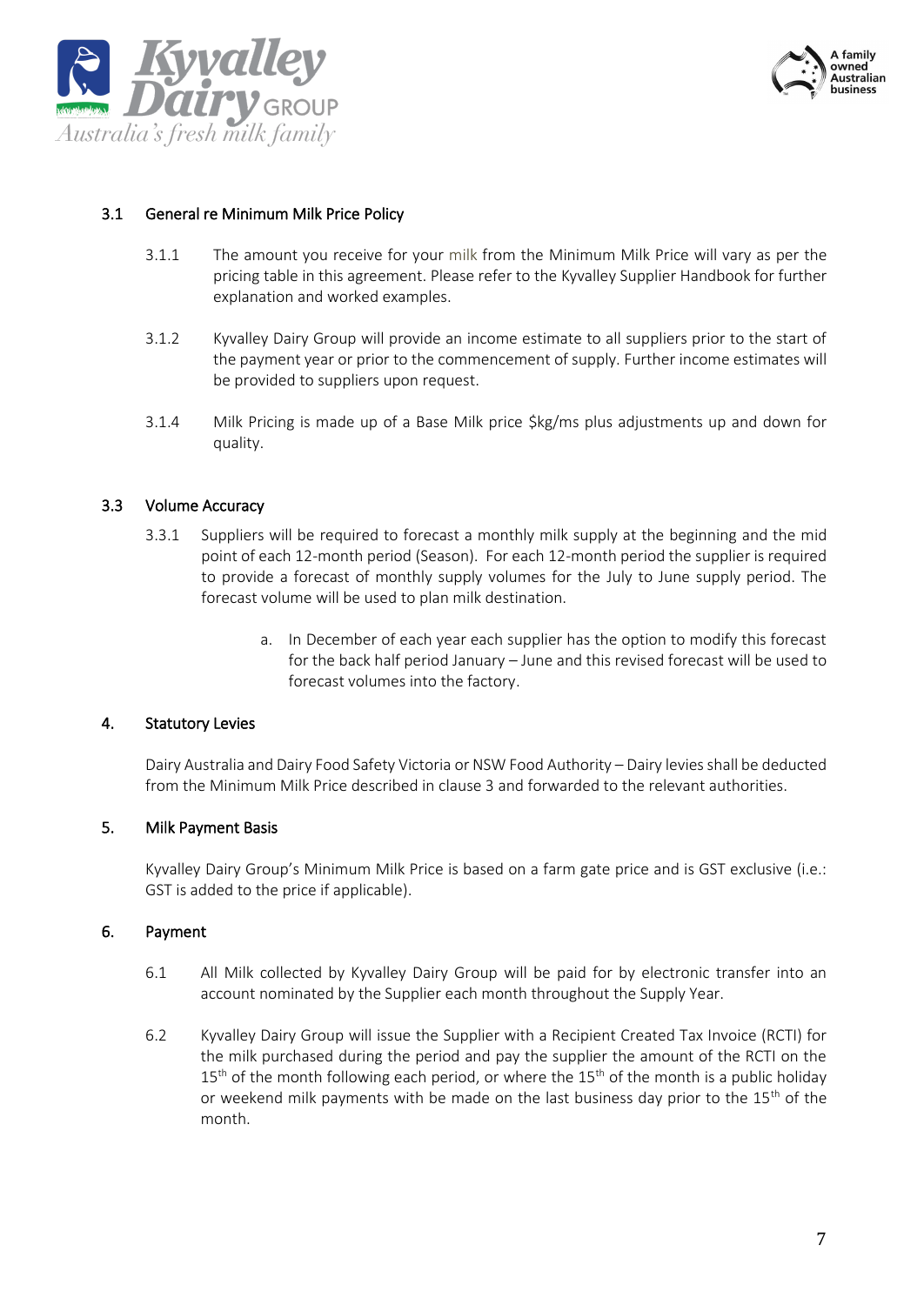



6.3 Payments will be made into the following nominated bank account:

| Bank:          |  |
|----------------|--|
|                |  |
| Account Name:  |  |
| <b>BSB No:</b> |  |
|                |  |
| Account No:    |  |

#### 7. Quality and Raw Milk standards

- 7.1 The parties acknowledge that it is critical to the proper performance of this Agreement that the quality of Milk supplied hereunder be fit for human consumption and suitable for Kyvalley Dairy Group's purposes which are further described in Kyvalley Dairy Group's Milk Quality & Supply Policies (refer Supplier Handbook - Quality Requirements) in recognition of Kyvalley Dairy Group's Quality requirements.
	- a. The Supplier acknowledges that the price paid by Kyvalley Dairy Group for milk shall be reduced as a consequence of the Supplier's supply of milk failing to meet the Quality Requirements as determined by Kyvalley Dairy Group from time to time; and
	- b. Kyvalley Dairy Group undertakes to advise the Supplier in writing of any changes to Quality Requirements at least three months prior to implementing such changes and that its Quality Requirements in respect to the milk shall be generally in line with Australian Dairy Industry milk quality requirements for similar milk.
- 7.2 In the event that the Quality Requirements are not being, and have continued to not be met by the Supplier on an ongoing and persistent basis, despite prior notifications and instructions by Kyvalley Dairy Group through its Quality Assurance System (refer Supplier Handbook) to the supplier demanding the rectification of these breaches, then Kyvalley Dairy Group may immediately terminate this Agreement by written notice to the Supplier.
- 7.3 The Supplier agrees to co-operate fully with Kyvalley Dairy Group on all matters relating to milk quality.

#### 8. Milk Fat and Protein Standards (Components)

8.1 Kyvalley Dairy Group reserves to itself the right to test samples of milk supplied by the Supplier to Kyvalley Dairy Group to ascertain its quality, the milk fat and protein content, and any other tests that Kyvalley Dairy Group may require.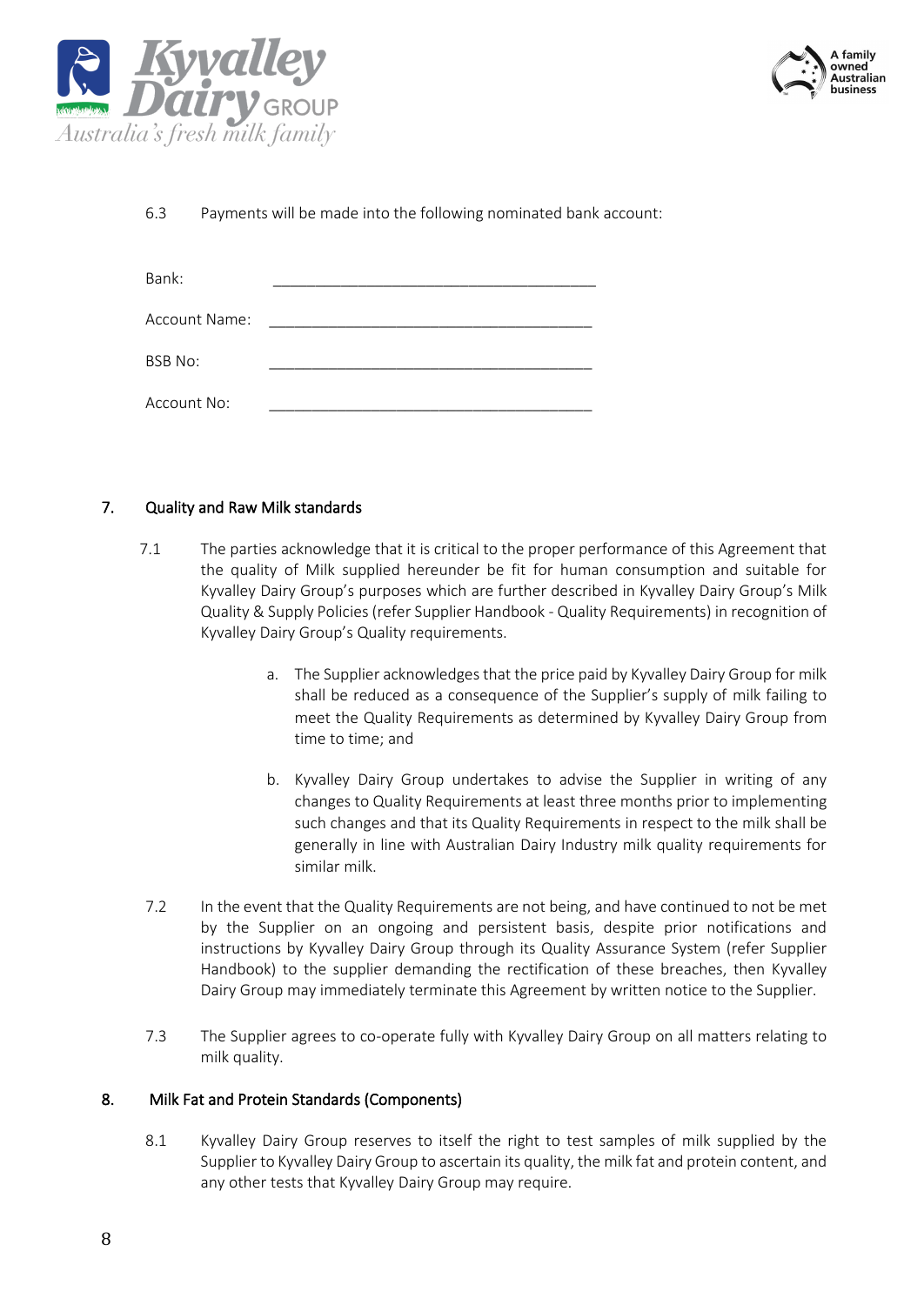



8.2 Milk components supplied are calculated on a weighted average.

#### 9. Quality Standards

- 9.1. Enclosed in the Kyvalley Dairy Group Supplier Handbook are our Milk Supply Quality Assurance requirements. These recommended practices are provided to assist you as the Supplier to meet our high quality milk standards.
- 9.2. In accordance with Kyvalley Dairy Group's Quality Requirements, Quality tests will be conducted, and the results compared with the standards.
- 9.3. Test results are combined to form weighted monthly averages for comparison against the standards.
- 9.4. Where milk supplied is better than the required standards a bonus may be payable, and a failure to achieve the minimums specified in the schedule may result in deductions to the price paid for the month. These are outlined in the bonus and penalty section of this document.
- 9.5. Kyvalley Dairy Group is not required to collect any milk from the Supplier which does not meet Kyvalley Dairy Group's Quality Requirements of the applicable national, state and/or regulatory standards.
- 9.6. The Supplier must not adulterate, taint or contaminate any milk, or allow any person to do so.
- 9.7. The Supplier shall do all things and implement such policies and procedures including (without limit) risk management policies to ensure they comply with their obligations under this MSA and at law.

#### 10. Milk Collection & Title

- 10.1 Kyvalley Dairy Group will arrange to pick up all your milk from your nominated dairy and transport it to our processing facility except in circumstances where contaminated milk is involved (refer to our Quality and General Policies in the Kyvalley Supplier Handbook annexed hereto).
- 10.2 Collections occurs once the milk is loaded into Kyvalley Dairy Group's own tanker or it's Agents tanker.
- 10.3 Title to the milk transfers to Kyvalley Dairy Group on collection.
- 10.4 The Supplier acknowledges the need for Kyvalley Dairy Group to obtain access to the Property at all times in order to perform to this MSA. Accordingly, the Supplier shall ensure that Kyvalley Dairy Group, its employees and agents, have free and unrestricted access to the Supplier's dairy and dairy farming property for the purposes of this MSA, including (without limit) for the purpose of collecting and testing the milk. For further details refer to the Kyvalley Dairy Group Supplier Handbook.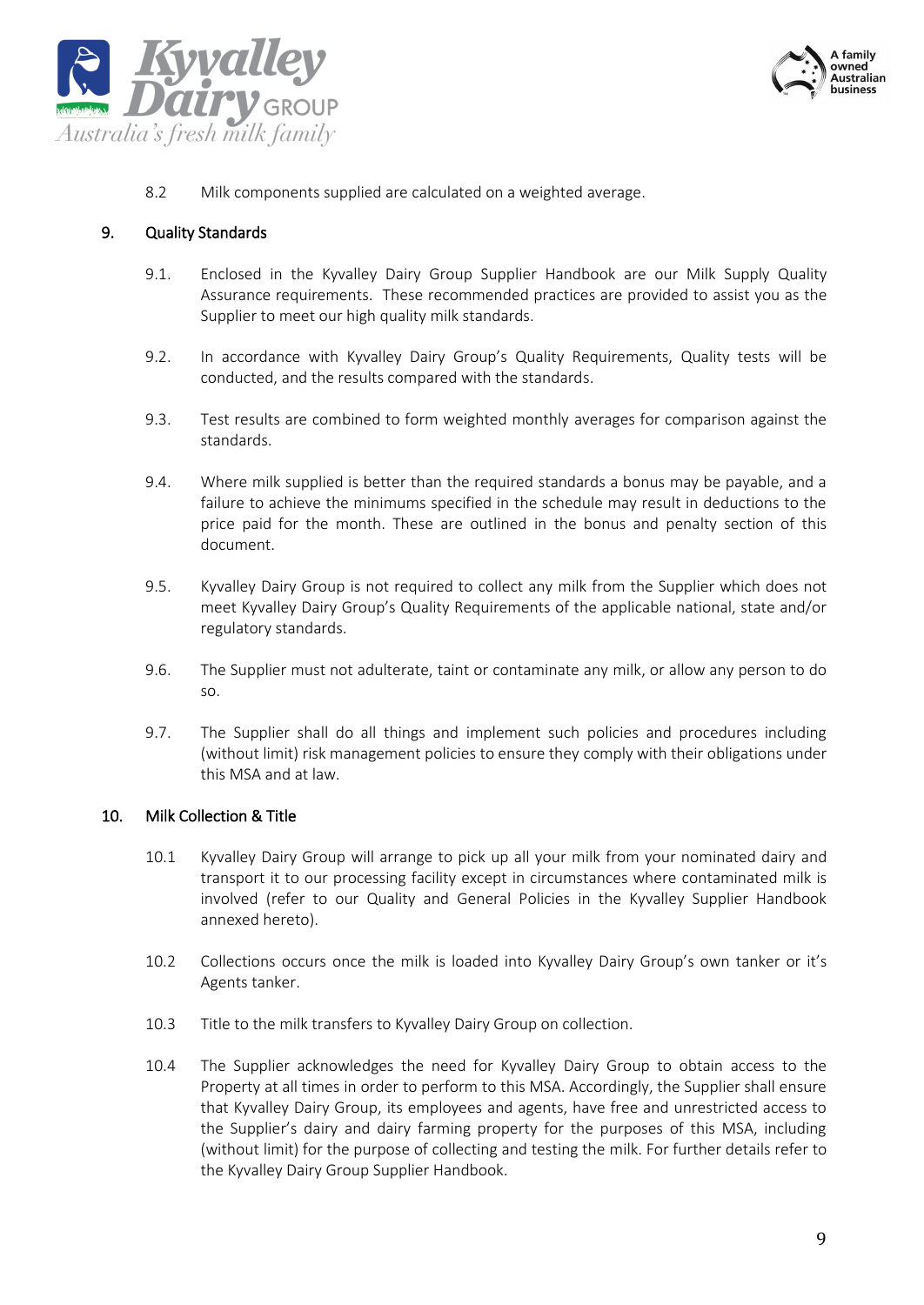



#### 11. Levies and Charges

- 11.1 Statutory levies imposed by the relevant state government departments on suppliers will be deducted from the total milk payments and forwarded to the relevant department on the supplier's behalf. The rates are contained in the schedule and are subject to change from time to time.
- 11.2 Dairy Licence Fee levied by Dairy Australia. All milk processors are required to pay Dairy Australia the Farm Licence fees on behalf of their suppliers.
- 11.3 An "All Milk Levy" is levied by the Australian Government Department of Agriculture and Water Resources to fund Dairy Australia. The "All Milk Levy" is charged on fat and protein components in your milk.

#### 12. GST

As raw milk is subject to Goods and Services Tax (GST), Kyvalley Dairy Group will pay the supplier the GST amount payable provided, that it is registered for GST purposes.

#### General Policies

#### 13. Milk Quantity and Quality Reports

- 13.1 Kyvalley Dairy Group will maintain Madcap our result reporting and payment daily, this is where suppliers are able to access their results Some tests like the Thermoduric take 3 days to complete.
- 13.2 BMCC tests are conducted internally and the results are usually available less than 24hrs from pickup.
- 13.3 Access to results and payments is available through our farmer payment system called Madcap. Training will be provided to the supplier in the use of Madcap system.

#### 14. Sour or Tainted Milk

As the milk supplied to Kyvalley Dairy Group goes into drinking milk, milk taste is of vital importance. Sour tastes created by feed taints, contamination with detergents or through high microorganism counts may not be collected from the vat and will need to be disposed of by the supplier.

#### 15. Milk Collection

Kyvalley Dairy Group, in conjunction with its haulage Agent, will arrange milk collection times. Collection times will be outside "normal" milking and normal vat cooling times to ensure the correct temperature of milk prior to pick up.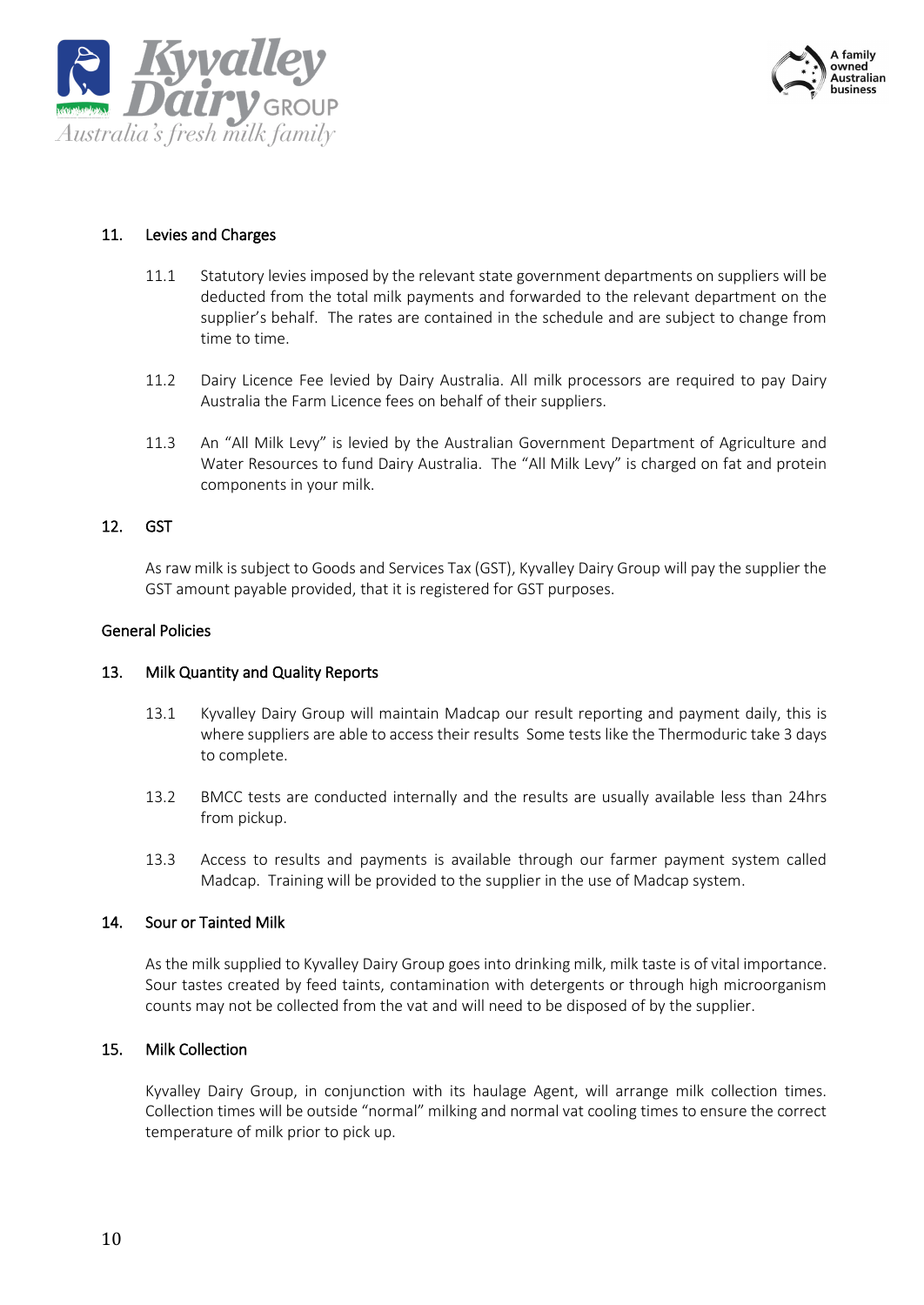



#### 16. Milk Collection Access

The supplier must provide a suitable unrestricted all weather access to the dairy at all times to allow the collection of the milk and the access must be as free from mud and manure as possible.

#### 17. Exceptional Circumstances

- 17.1 In the event of an extended power loss or refrigeration system failure, the supplier should contact Kyvalley Dairy Group as soon as possible to arrange for an urgent milk pickup.
- 17.2 Milk will only be collected if Kyvalley Dairy Group has been notified of the problem within 2 hours of the milk temperature exceeding 5°C.
- 17.3 Outside this time, the milk will be sampled and tested. Only if deemed suitable, will the milk be collected.

#### 18. Farm Dairy Licence

A copy of your dairy licence is required to be provided prior on the commencement of this MSA for our records.

#### 19. Advertisement

The Supplier must at all times be prepared to acknowledge that it is a Supplier of milk to Kyvalley Dairy Group and be prepared to display at its dairy entrance/gateway signage approved by Kyvalley Dairy Group advertising to that effect.

#### 20. Termination

- 21.1 The Supplier may immediately terminate this MSA without incurring any liability to Kyvalley Dairy Group by providing written notice to Kyvalley Dairy Group within 14 days from the date of execution of this Agreement (Cooling Off Period). This clause 21.1 does not allow the Supplier to terminate this MSA in response to any variation of this MSA.
- 21.2 This MSA automatically terminates at the end of the Term unless terminated earlier:
	- a. By the Supplier before the Cooling Off Period expires;
	- b. By mutual agreement;
	- c. By either party as a result of a force majeure event;
	- d. By either party for breach (unrectified) by the other party; or
	- e. By either party as a result of an insolvency event.
- 21.3 If either party fails in the opinion of the other party to comply with itsrespective obligations in relation to this MSA it shall deliver to the non complying party a written notice advising the other party of such failure and requiring the non complying party to remedy this breach within a reasonable time, but not exceeding 30 days. Should the non complying party fail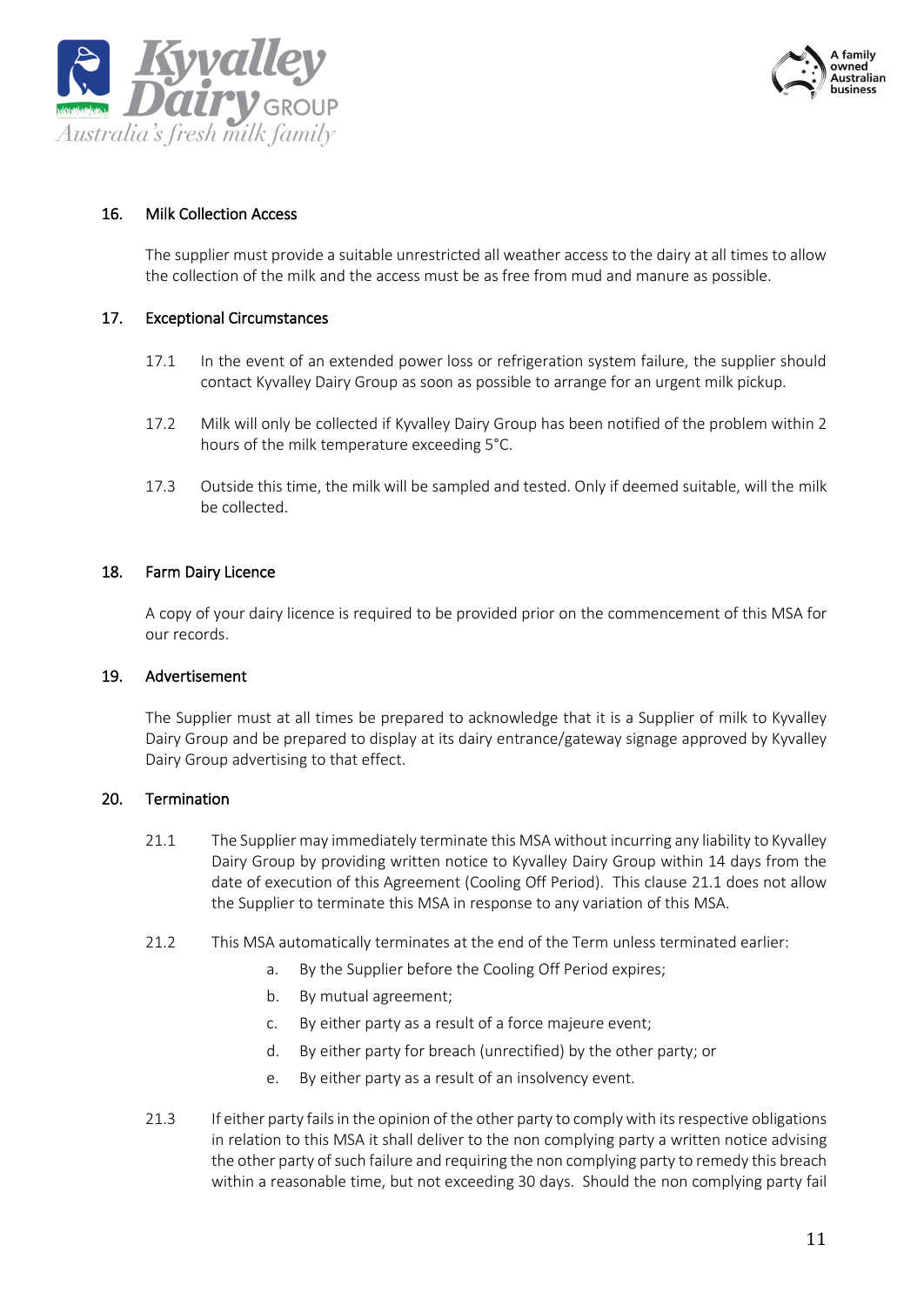



to remedy the breach within the time specified in the notice, this MSA may thereupon, at the sole discretion of the complying party, be determined to be at an end.

- 21.4 If a party unilaterally terminates this MSA under clauses 21.1 or 21.2, then the terminating party must give to the other party as soon as practicable after it unilaterally terminates this MSA:
	- 21.4.1 the termination; and
	- 21.4.2 written notice of:
		- i. the reason for the termination; and
		- ii. the day the termination takes effect.
- 21.5 This MSA will continue to apply to Milk supplied under it before the termination takes effect (including during a Cooling Off Period, or in response to a Unilateral Prospective Stepdown).

#### 22. Effect of Termination

22.1 Termination of this MSA for any reason shall not affect the rights of the parties which accrued prior to such Termination. Such rights shall survive the Termination of this MSA.

#### 23. Dispute Resolution Procedure

- 23.1 If a party to this MSA has a complaint or there is a Dispute in relation to a matter arising under or in connection with the MSA, the matter may be dealt with or resolved:
	- a. in accordance with the Complaint Handling Procedure and clauses [23.7](#page-12-0) to [23.11;](#page-12-1) or
	- b. by mediation as provided by the Code and replicated in the Supplier Handbook.
- 23.2 If the matter relates to the termination of this MSA, then a reference to a party to this MSA includes a reference to a person who was a party to the MSA before it was terminated.
- 23.3 The Processor must have a complaint handling officer to manage complaints in accordance with the Complaint Handling Procedure in Annexure 1.
- 23.4 The Supplier will provide Kyvalley Dairy Group with any information reasonably requested by Kyvalley Dairy Group to assist in complying with its dispute reporting obligations under section 56 of the Dairy Code.
- 23.5 The parties to a complaint or a Dispute about a matter arising under or in connection with this Agreement must observe the confidentiality requirements under clause 24. relating to information disclosed or obtained in dealing with or resolving the complaint or dispute.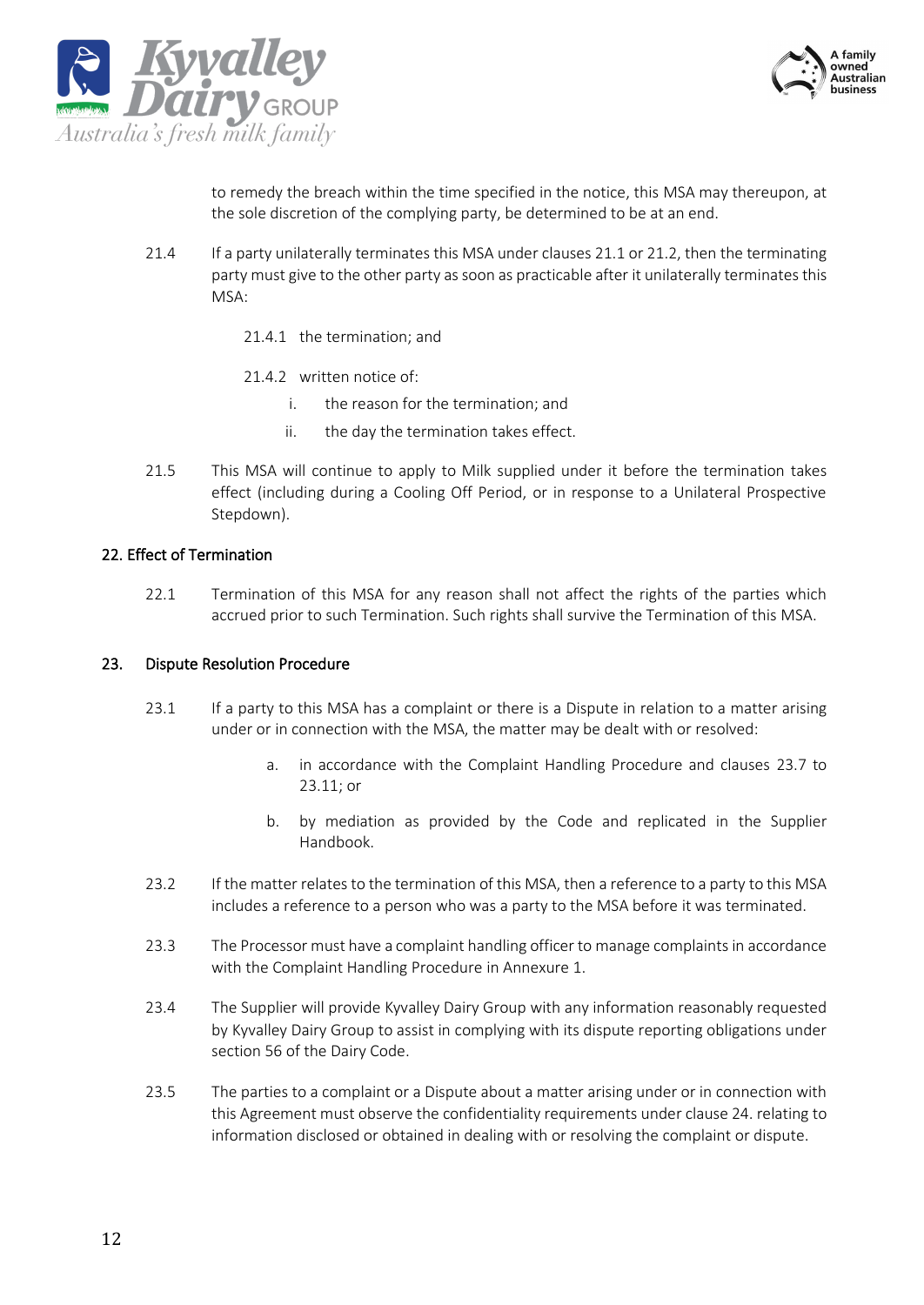



- 23.6 This clause 23 adopts the procedures for mediation outlined in the Dairy Code to this MSA. To the extent there is any inconsistency between this MSA and the Code, then the Code prevails.
- <span id="page-12-0"></span>23.7 If a party wishes for a complaint in relation to a matter arising under or in connection with this MSA to be dealt with in accordance with the Complaint Handling Procedure, provided in clauses 23.7 to 23.11 herein, then the complaint must be dealt with in accordance with that procedure before the parties take action to resolve the complaint by mediation.
- 23.8 When a party wishes to have a matter dealt with in accordance with the Complaint Handling Procedure (Complainant), the Complainant must notify the other party to the MSA (Respondent) in writing of the following:
	- a. the nature of the complaint;
	- b. that the Complainant wishes the complaint to be dealt with in accordance with the Complaint Handling Procedure provided in this Agreement; and
	- c. the outcome the Complainant wants (together, the Complaint Notice).
- 23.9 Within 5 working days after receiving the Complaint Notice, the Respondent must give a written acknowledgement to the Complainant stating:
	- a. that the Complaint Notice has been received; and
	- b. the steps to be taken to deal with the complaint.
- 23.10 If the complaint is not resolved within 60 days after the acknowledgement was given to the Complainant under clause 23.9, either party may take action to have the complaint resolved by mediation
- <span id="page-12-1"></span>23.11 The Complainant may, at any time, withdraw the complaint by notice in writing to the Respondent.

#### 24. Confidentiality

The Parties shall at all times keep strictly confidential the terms and conditions of this Agreement, and all matters relating thereto, including, but not limited to, information pertaining to:

- a. Kyvalley Dairy Group's commercial dealings;
- b. Kyvalley Dairy Group's milk supply;
- c. The arrangements relating to Kyvalley Dairy Group's supply to the a2 Milk Company.

#### 25. Warranties

The Supplier warrants: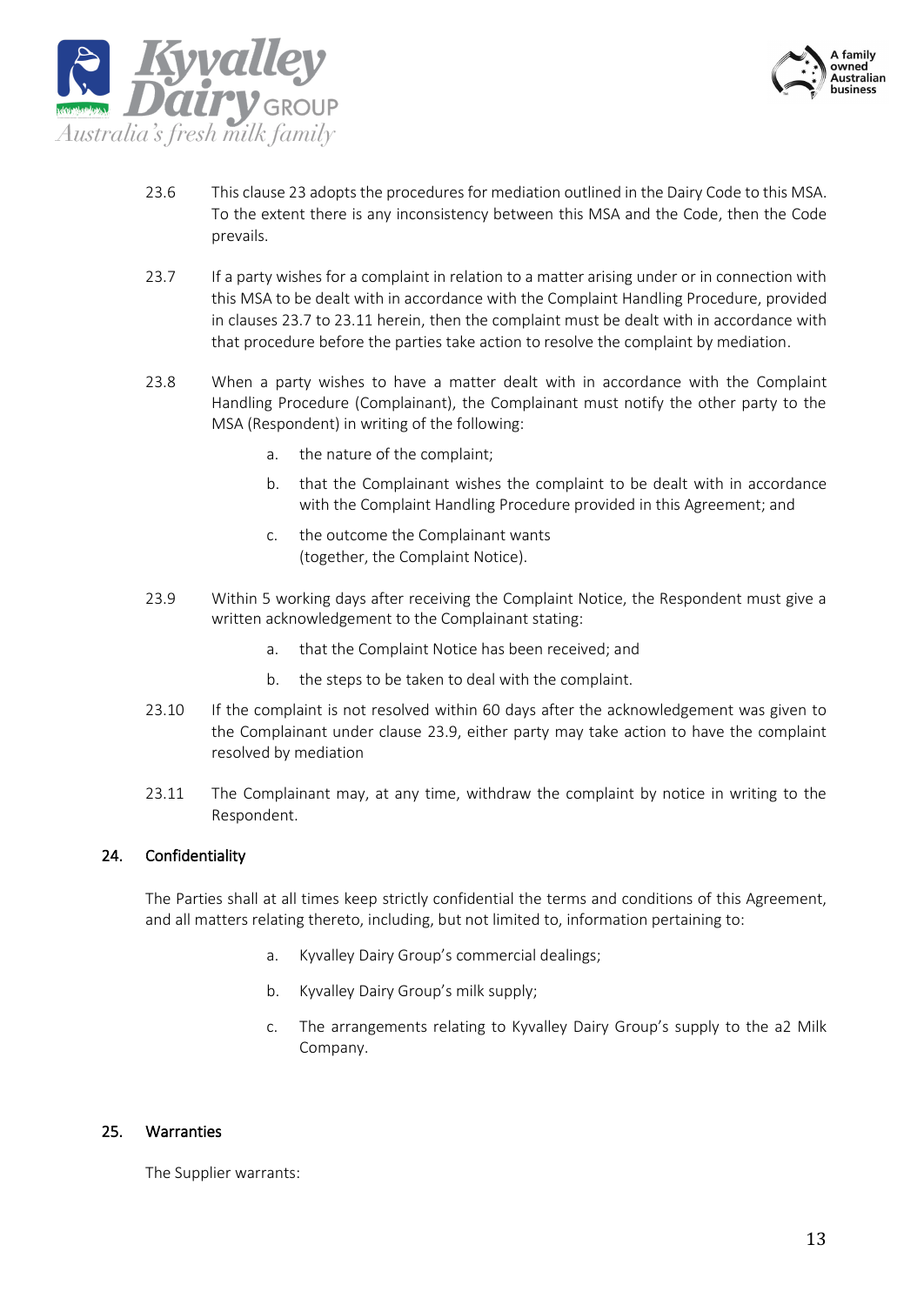



- a. that it is lawfully able to enter into this MSA;
- b. there are no contractual impediments to it entering into this MSA;
- c. the Supplier will own all milk to be supplied pursuant to this MSA; and
- d. that all representation, statements and written documents made or supplied by them to Kyvalley Dairy Group prior to entering into this MSA are true and accurate in all respects and not misleading.

#### 26. Indemnity

The Supplier shall indemnify, and keep indemnified, Kyvalley Dairy Group against all claims, suits, demands, costs, expenses, liability or loss of any kind (including consequential loss) on account of any injury, death, damage or loss caused to, or sustained by, any person arising from the breach by the Supplier of their obligations under this MSA or at law including (without limit) laws relating to product liability and the Competition and Consumer Act 2010 (Cth). This indemnity shall not extend to acts or omissions of Kyvalley Dairy Group or its employees or agents.

#### 27. Insurance

The Supplier shall take out and maintain at all times adequate insurance with a reputable insurer to cover all risks associated with this MSA.

#### 28. Force Majeure

28.1 Party unable to carry out obligation

If a Party becomes unable, wholly or in part, to carry out an obligation placed on it by reason of a Force Majeure, then:

that Party must give the other Party prompt written notice of:

- a. the reasonable particulars of the Force Majeure;
- b. the probable extent to which that Party will be unable to perform its obligations or be delayed in performing its obligations; and

the relevant obligation, so far as it is affected by the Force Majeure, will be suspended during the continuation of the Force Majeure or 90 calendar days from commencement of the Force Majeure, whichever occurs the earlier.

28.2 Kyvalley Dairy Group can obtain milk from another supplier.

In the event of the Supplier being unable to comply with its obligations because of Force Majeure, Kyvalley Dairy Group shall be at liberty to obtain milk from another supplier during the period of Force Majeure.

28.3 Termination for Force Majeure

If a Party is affected by the Force Majeure for a period of more than 90 consecutive calendar days, the other Party may at its sole discretion terminate this MSA.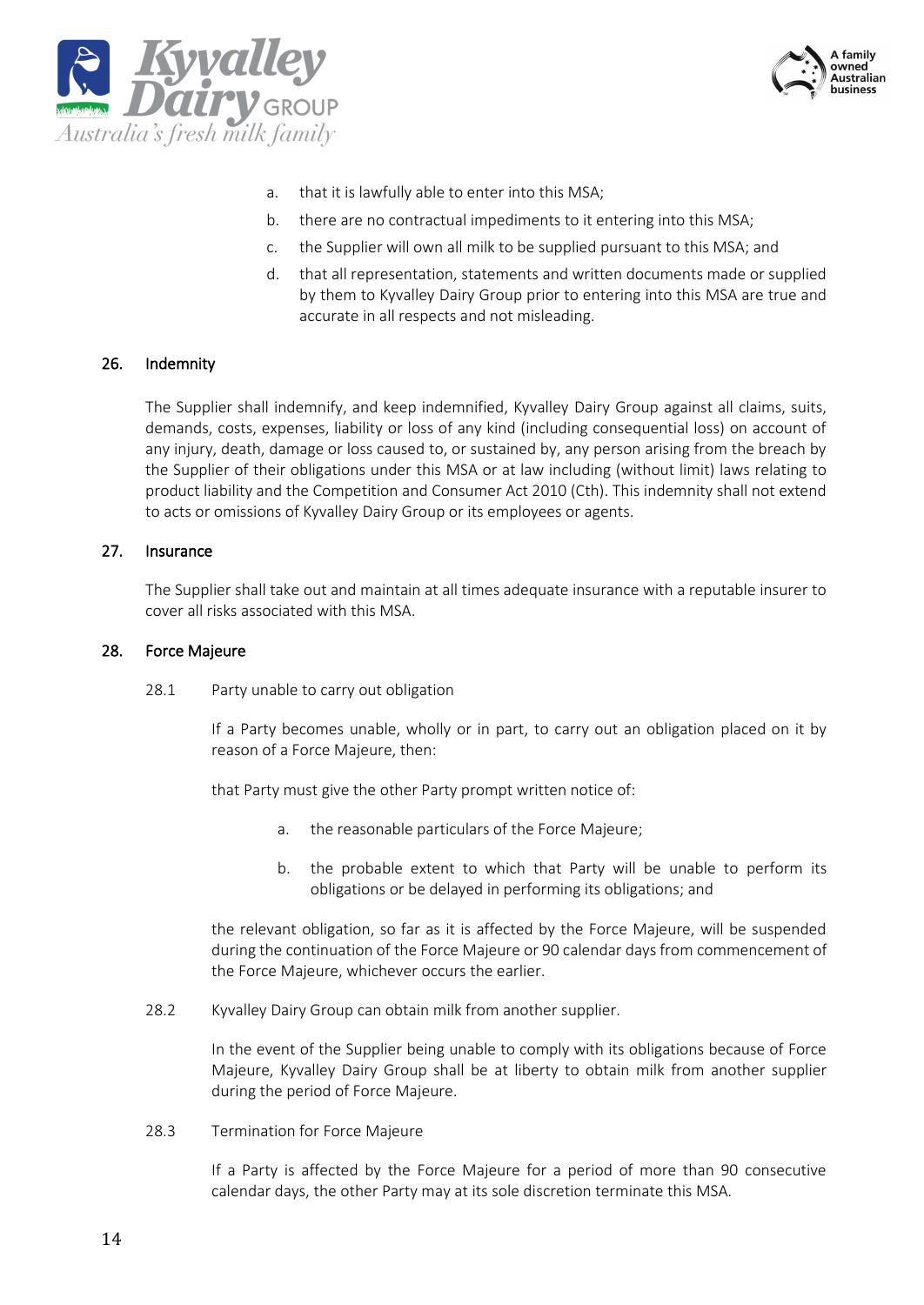



#### 28.4 Definition

For the purposes of this clause, a "Force Majeure" affecting a Party means anything outside that Party's reasonable control including, but not limited to, fire, storm, flood, earthquake, explosion, war, invasion, rebellion, sabotage, epidemic, or an act or omission (including laws, regulations, disapprovals or failures to approve) of any third person (including, but not limited to, subcontractors, customers, governments or governmental agencies).

#### 29. Relationship between the Parties

This Agreement will not be deemed to create a partnership, joint venture, employment or agency relationship of any kind between Kyvalley Dairy Group and the Supplier.

#### 30. Notices

#### 30.1 Method

Any notice, consent, approval, demand, request, offer or other communication (each a "Notice") given by a party under this Agreement must be:

- a. In writing;
- b. Directed to the recipient's address; and
- c. Hand delivered, sent by pre-paid mail or transmitted by email or facsimile to that address or as otherwise agreed by the Parties.

#### 30.2 Receipt

A Notice given in accordance with this clause is taken to having being given and received:

- a. If hand delivered, on the day of delivery if a business day or otherwise on the next Business Day;
- b. If sent by pre-paid mail, on the second Business Day after the date of posting; and
- c. If transmitted by email or facsimile, on the day of transmission if a Business Day or otherwise on the next Business Day.

#### 31. General

31.1 Accrued rights

Termination or expiry of this document for any reason does not affect the accrued rights of the parties under it.

31.2 Transfer

A party may not assign, encumber, novate or otherwise dispose of any benefit or obligation under this document without the consent of the other party (such consent not to be unreasonably withheld). Any consent (other than by a novation) will not relieve a party from liability for the performance of any obligations, responsibilities or duties under this document.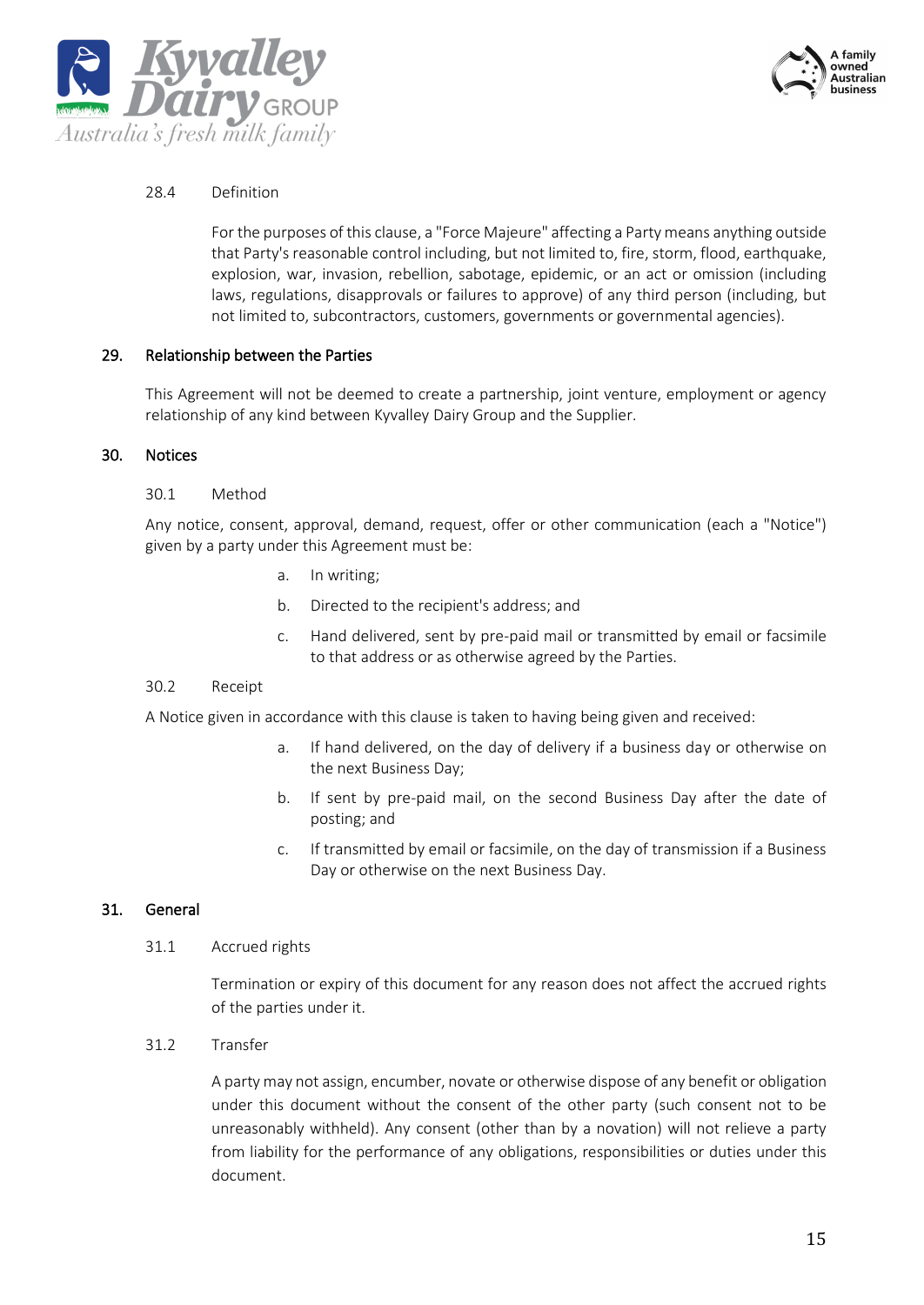



#### 31.3 Entire agreement

This document embodies the entire agreement between the parties in respect of its subject matter and supersedes all previous agreements, communications and understandings, whether oral or written, between the parties.

#### 31.4 Exercise of rights

A party may exercise a right or a remedy, or give or withhold a consent, waiver or approval, in its absolute discretion (including by imposing conditions), unless this document expressly provides otherwise.

31.5 Further acts

Each party must, at its own expense, do all things (including the execution and delivery of documents) required by law or reasonably requested by another party to give effect to this document and the transactions contemplated by it.

#### <span id="page-15-0"></span>31.6 Severance

If a provision of this document would, but for this clause [31.6,](#page-15-0) be void, unenforceable or illegal in a jurisdiction:

- a. the provision is read down to the extent necessary to avoid that result; and
- b. if the provision cannot be read down, to that extent, it is severed in that jurisdiction,

without affecting the validity and enforceability of that provision in any other jurisdiction or any other provisions of this document. This clause 31.6 has no effect if its operation alters the basic nature of this document or is contrary to public policy.

#### 31.7 Time is of the essence

The parties acknowledge that time is of the essence in relation to the payment of the Price and Delivery of Products under this document.

#### 31.8 Variation

This document can only be varied by a document signed by all of the parties, and:

- a. All variations made under this Agreement must comply with the Dairy Code and must be in writing. If provisions of a variation are noncompliant with the Dairy Code, those provisions shall be severed from the variation, to the extent of the noncompliance, and the validity, existence, legality and enforceability of the remaining provisions will not in this Agreement any way be affected, prejudiced or impaired;
- b. The Minimum Milk Price shall not be varied except to increase the Minimum Milk Price by agreement; and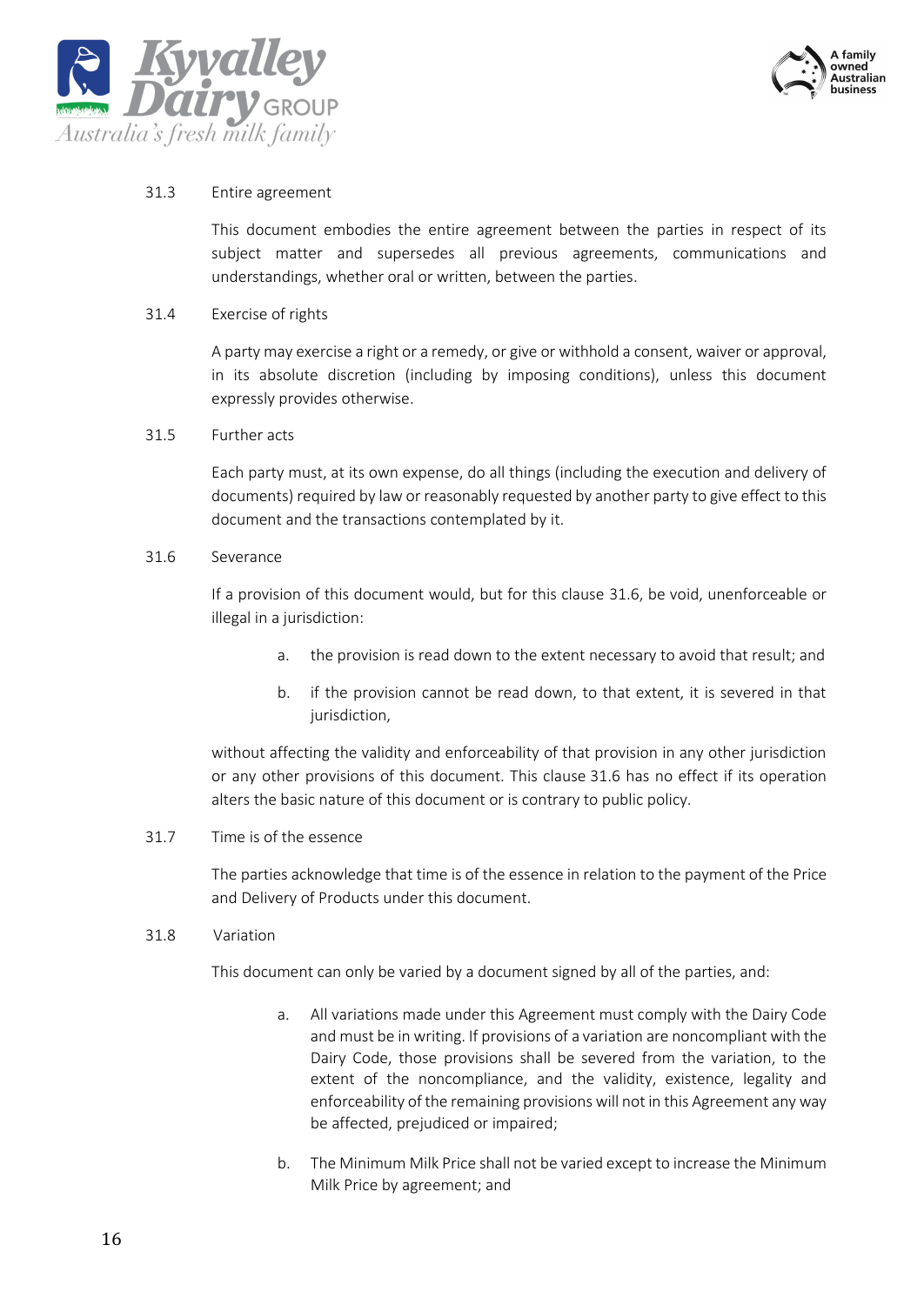



- c. Retrospective Stepdowns are not permitted.
- d. If there is a change in a Commonwealth, State or Territory law, then Kyvalley Dairy Group may unilaterally vary this MSA:
- e. only to the extent necessary to comply with the changed law; and
- f. without reducing the Minimum Price.
- g. If Kyvalley Dairy Group unilaterally varies this Agreement, Kyvalley Dairy Group must as soon as practicable after the variation provide the Supplier with:
	- i. the variation; and
	- ii. written notice of:
		- a. the reason for the variation; and
		- b. the day the variation takes effect.
- 31.9 Unilateral Prospective Stepdown
	- 1. The Processor must not implement a Unilateral Prospective Stepdown unless in accordance with the Code.
	- 2. Without limiting clause 31.9.1, the Processor must only implement a Unilateral Prospective Stepdown in Exceptional Circumstances and in accordance with the Code.
- 31.10 Waiver

A party is only bound by a waiver that it gives or confirms in writing. A waiver is limited to the specific instance to which it relates and to the specific purpose for which it is given. No other conduct of a party (including a failure to exercise, or delay in exercising, a right) operates as a waiver of a right or otherwise prevents the exercise of a right.

#### 32 Counterparts and execution

#### 32.1 Counterparts

This document may be executed in counterparts which together constitute one instrument but is not effective until each party has executed at least one counterpart and the counterparts have been exchanged. Each party consents to the exchange of counterparts by facsimile, email or other electronic means.

#### 32.2 Authority of signatory

Each person, who executes this document on behalf of a party under a power of attorney or other authority, declares and warrants that he or she is not aware of any fact or circumstance that might affect his or her authority to do so under that authority.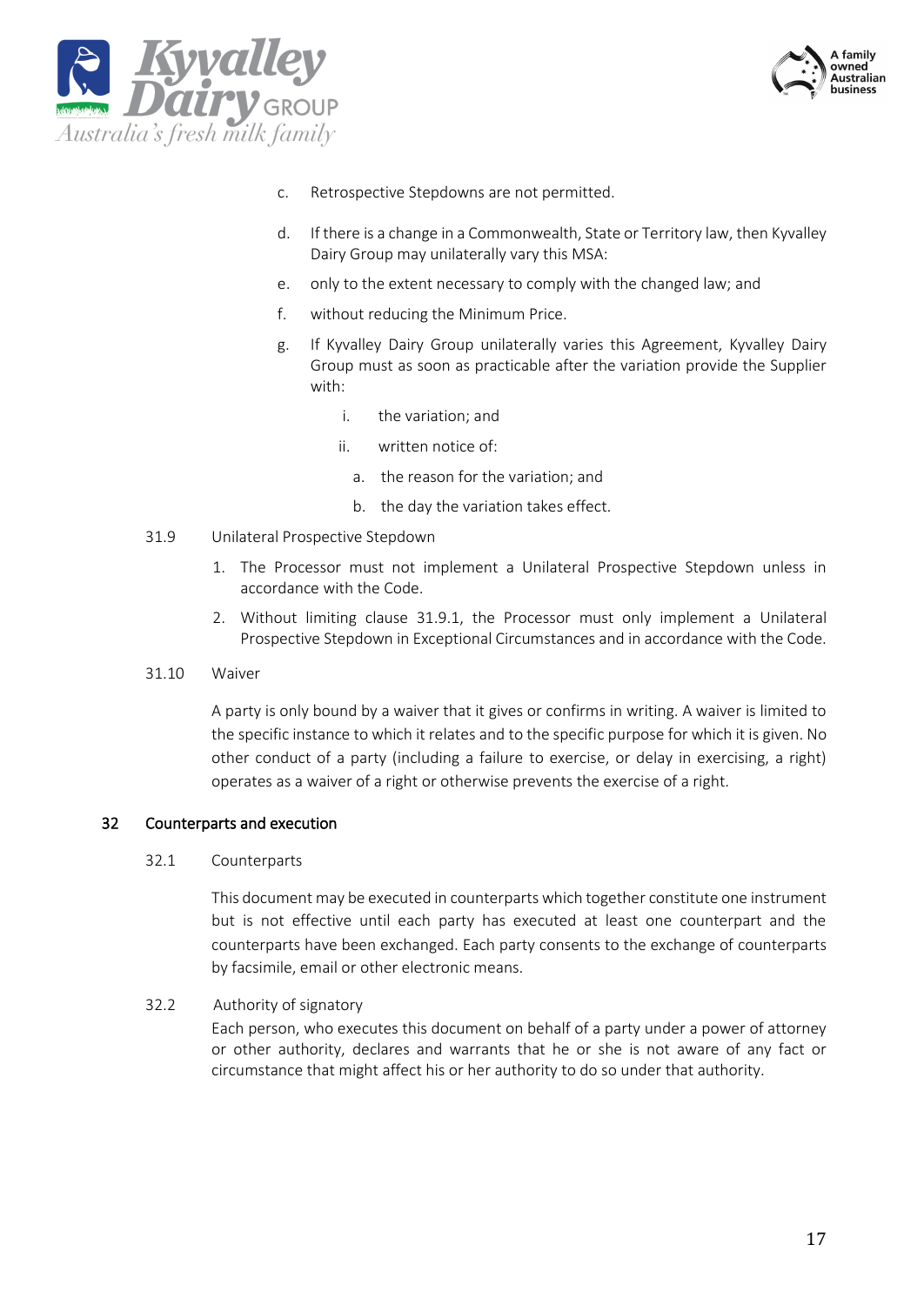



#### 33. Records

- 33.1 The parties must keep originals or copies of:
	- a. this MSA;
	- b. any variations to or termination of this MSA; and
	- c. any notices or statements issued under this MSA or the Code,

for the period set out in clause 33.2 below.

- 33.2 A record, or a copy of a record, must be kept for the period:
	- a. starting on the day on which the record is made or given; and
	- b. ending on the last day of the 6 years beginning on the day this Agreement ends.

#### 34. Governing Law

This Agreement will be governed by and construed in accordance with the laws in force in the State of Victoria. The parties submit to the non-exclusive jurisdiction of the courts of that state and any appeals to them.

#### 35. Special Conditions

The parties agree to the following special conditions. (To the extent of any inconsistency between these special conditions and the remainder of the agreement, these special conditions prevail.)

#### 36. Further Provisions

The further provisions set out in the Annexure (Kyvalley Dairy Group Supplier Handbook) apply to this MSA.

#### 37. Schedules

#### Schedule 1

Western Victoria Postcode locations that apply to Western Victoria payment model currently serviced by Kyvalley dairy Group.

| 3260 | 3264           | 3265          | 3268 | 3270         |
|------|----------------|---------------|------|--------------|
| 3271 | 2777<br>34 I L | つつフフ<br>ا ے ب | 3278 | 3279<br>321Y |
| 3280 | 3282           |               |      |              |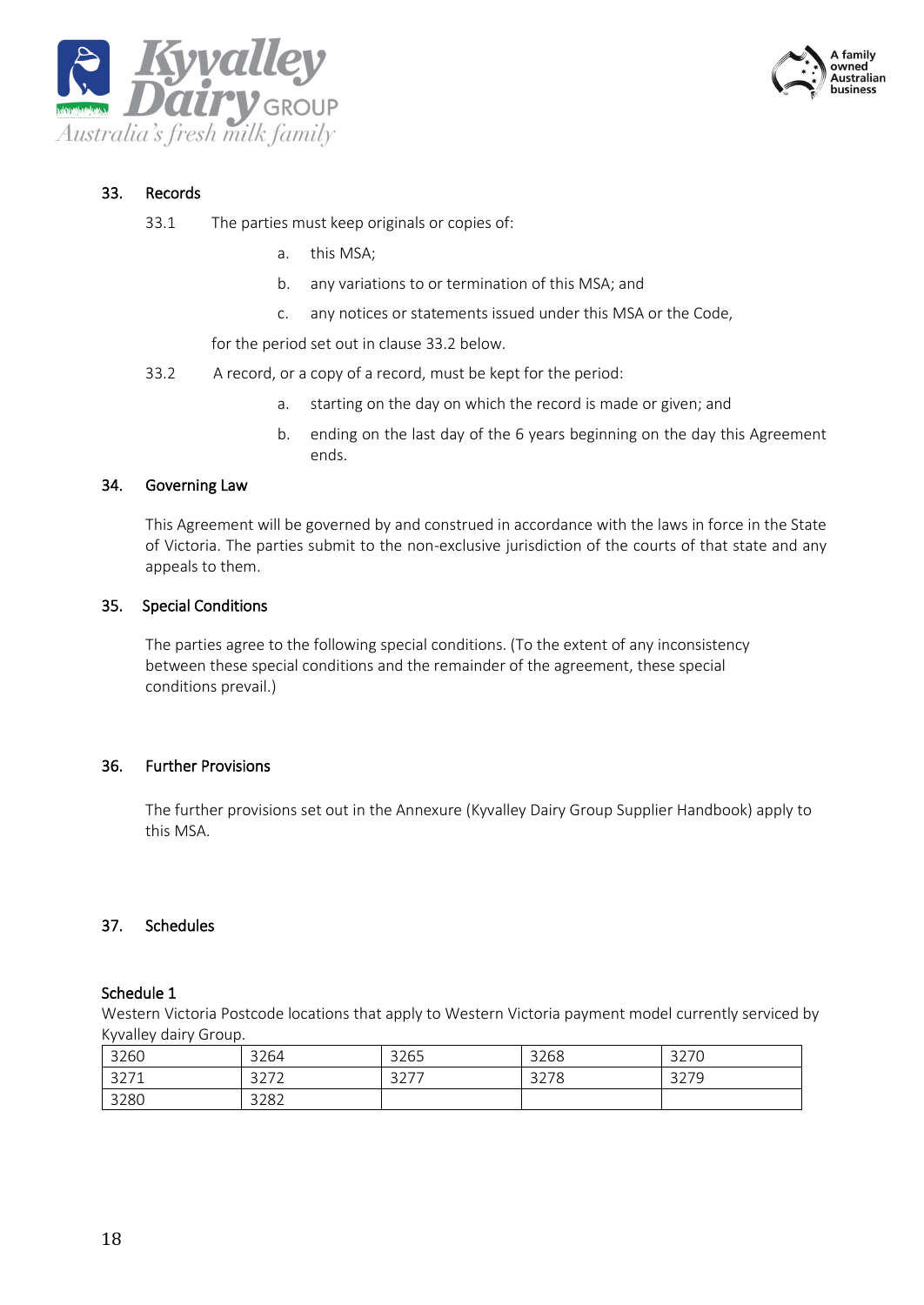



# EXECUTION PAGE

Signed for and on behalf of Kyvalley Dairy Group Pty Ltd:

Executed for and on behalf of Kyvalley Dairy Group Pty Ltd in accordance with section 127 of the Corporations Act 2001 (Cth) by:

GM Milk Supply Signature

GM Milk Supply Full name (BLOCK LETTERS)

Signed for and on behalf of the Supplier:

Where the Supplier is an individual, use the following execution block: Signed, sealed and delivered as a deed poll by the Supplier in the presence of:

Witness signature Supplier signature Supplier signature

Witness full name (BLOCK LETTERS)

Supplier full name (BLOCK LETTERS)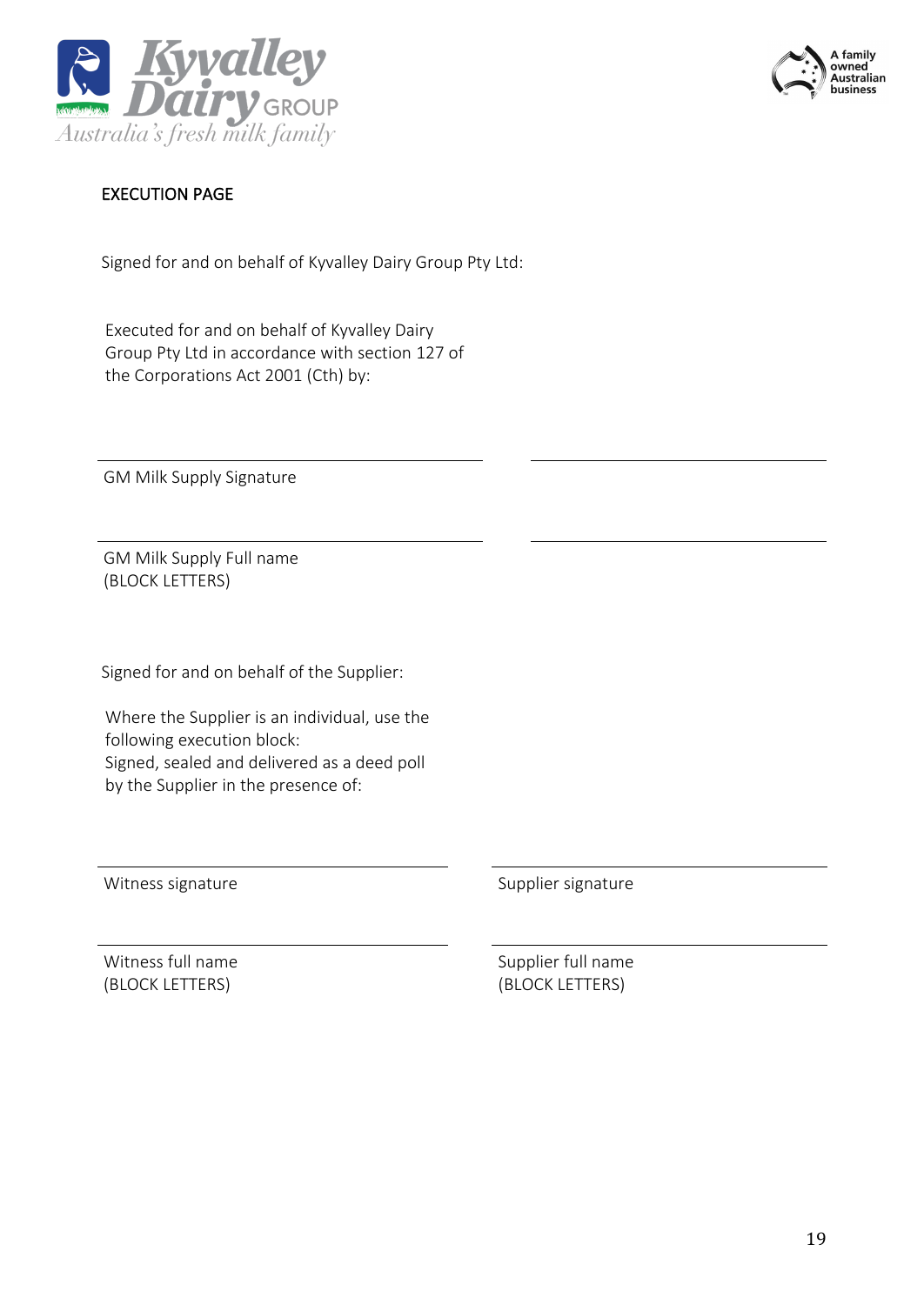



Where the Supplier is a company, use the following execution block: Executed for and on behalf of the Supplier in accordance with section 127 of the Corporations Act 2001 (Cth) by:

GM Milk Supply Signature

GM Milk Supply Full name (BLOCK LETTERS)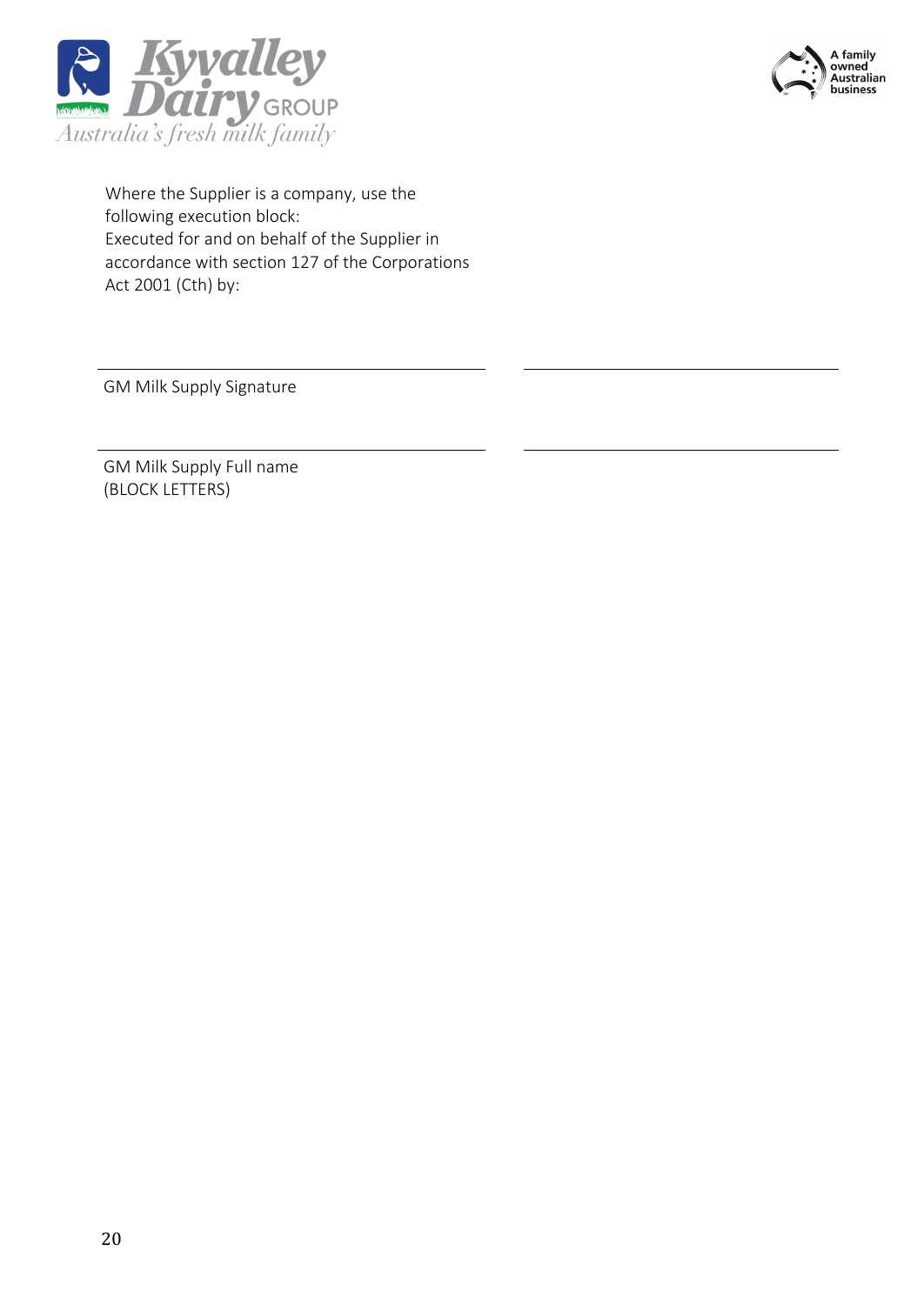



#### SHARE FARMING AGREEMENT

Kyvalley Dairy Group Pty. Ltd. (Kyvalley Dairy Group) makes this agreement with the "Supplier" to split the payment it makes for milk purchased each month from the "Supplier" with the "Sharefarmer" according to the following terms.

The Supplier requests and authorises Kyvalley Dairy Group to split the net milk payments and applicable levies and charges payable, known as the Net Revenue (including GST) line of the Recipient Created Tax Invoice (RCTI) according to the following share formula:

| Supplier Split:    | $\%$ |
|--------------------|------|
| Shareholder Split: | ℅    |
| Total:             | 100% |

The Supplier further requests and Kyvalley Dairy Group agrees to:

- 1. Make two payments and issue two RCTI Milk Statements for milk purchased each month; the first to the Supplier for their share of the milk supplied and the second to the Sharefarmer for their share of the milk supplied.
- 2. Share a copy of the Milk Volumes and Quality Reports and any other correspondence the Supplier receives with the Shareholder

| Signature of Supplier:      | Date: |
|-----------------------------|-------|
| <b>Sharefarmer Details:</b> |       |
|                             |       |
|                             |       |
|                             |       |
|                             |       |